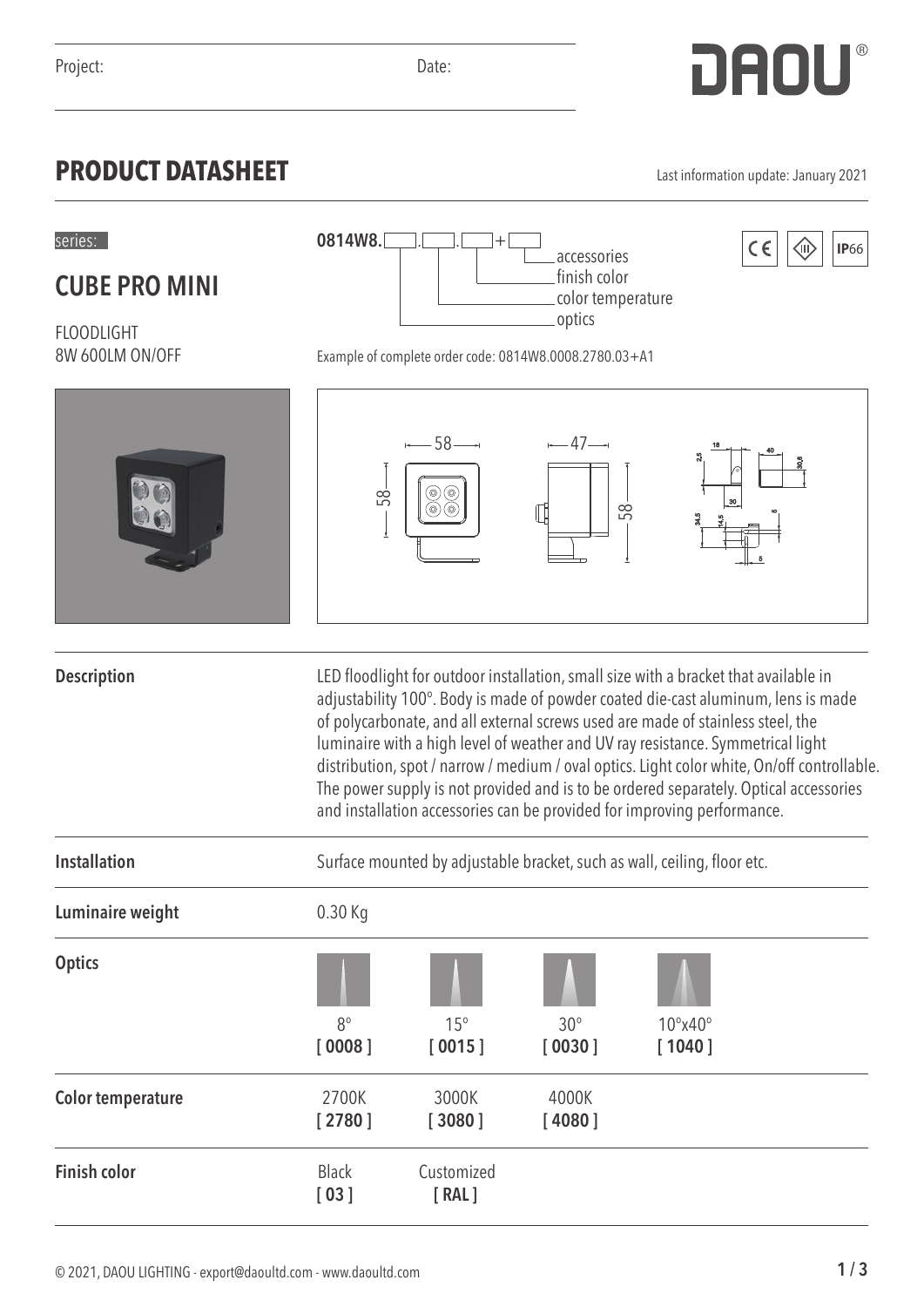## **TECHNICAL DATA**

| <b>Power</b>                   | 8W                                                              |  |  |
|--------------------------------|-----------------------------------------------------------------|--|--|
| Input voltage                  | 24V DC                                                          |  |  |
| <b>Safety class</b>            | $\mathbf{III}$                                                  |  |  |
| <b>Luminous flux</b>           | 600 lm $\pm 5%$                                                 |  |  |
| <b>CCT</b>                     | 2700K, 3000K, 4000K                                             |  |  |
| <b>CRI</b>                     | 80 Ra                                                           |  |  |
| <b>Light distribution type</b> | Symmetrical                                                     |  |  |
| <b>Optics</b>                  | 8°, 15°, 30°, 10°x40°                                           |  |  |
| <b>Light source</b>            | Osram                                                           |  |  |
| <b>MacAdam Step</b>            | 5                                                               |  |  |
| <b>Number of LEDs</b>          | 4                                                               |  |  |
| <b>Power supply</b>            | Not included (constant voltage power supply ordered separately) |  |  |
| <b>Controllable</b>            | ON/OFF                                                          |  |  |
| IP rating                      | <b>IP66</b>                                                     |  |  |
| <b>Impact resistance</b>       | IK07                                                            |  |  |
| <b>Ambient temperature</b>     | $-20^{\circ}$ C ~ +50°C                                         |  |  |
| <b>Storage temperature</b>     | $-40^{\circ}$ C ~ +70°C                                         |  |  |
| <b>Material</b>                | Body in die-cast aluminum, optical lens in polycarbonate        |  |  |
| <b>Finish</b>                  | Powder coated, black as standard color                          |  |  |
| <b>Lifetime</b>                | 50,000 hours Ta=40°C                                            |  |  |

## **WIRING**



 $\frac{1}{2}$  Brown: DC24V +  $\frac{1}{2}$  are nower input cable, 2-core, open end, L=300mm